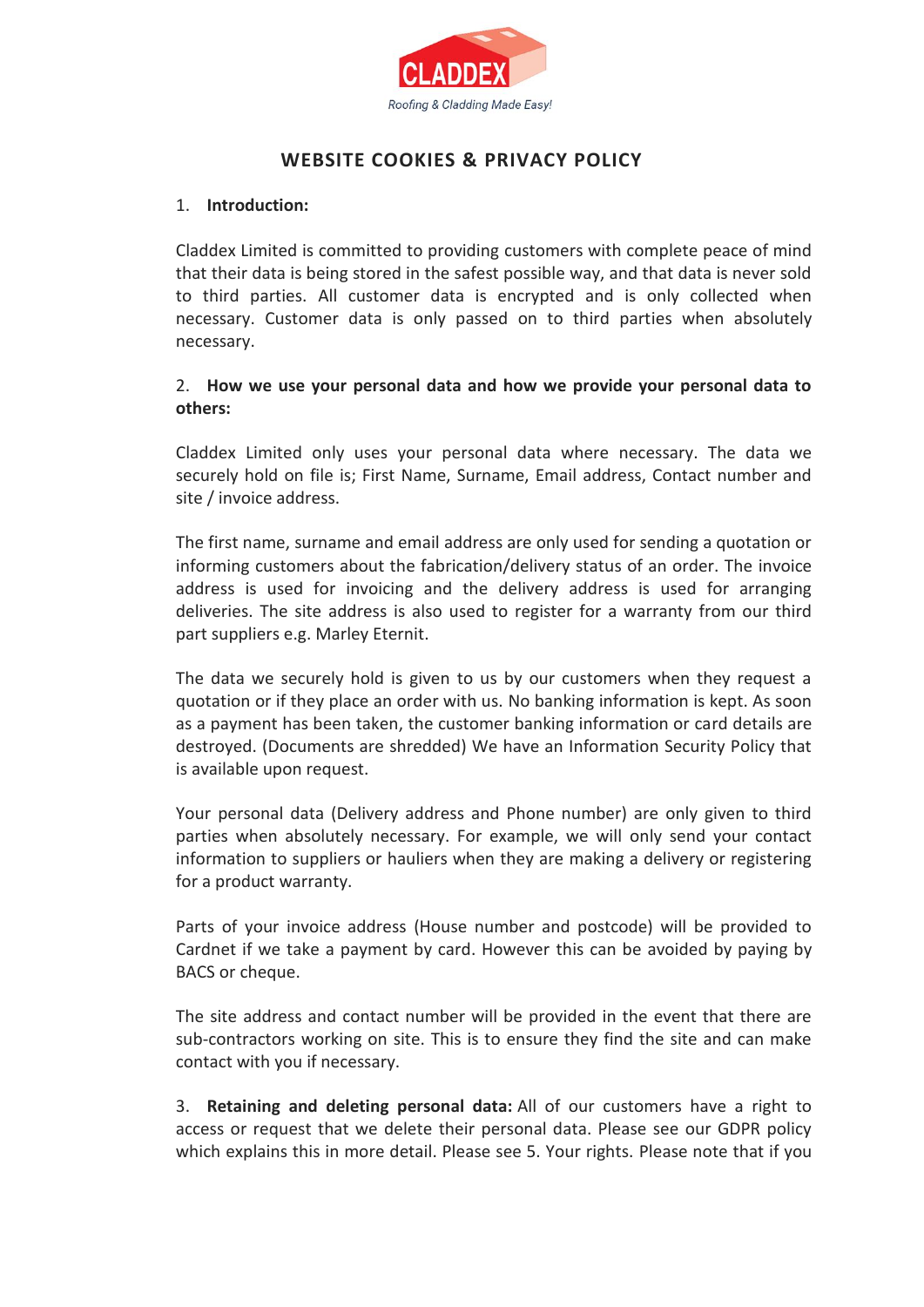request for all data we hold to be deleted it will limit our ability to provide aftersales support. Please contact us for more information.

4. **Amendments:** We will notify customers in the event of our privacy policy being changed.

5. **Your rights:** As a customer of Claddex Limited you have the right to the following;

Right to be informed about the data we hold about you on file. Right to view all data we hold about you on file. Right to rectify or alter data we hold about you on file. Right to inform us that you want us to delete the date we hold about you on file. Right to restrict us from processing your data. Right to not be subject to automated data processing. Right to receive all the data we hold about you in a CSV file to allow data portability.

Claddex Limited will grant the above rights within 30 days of the request being made.

In the event that we refuse to grant your request, you may report Claddex Limited to the ICO. Visit; <https://ico.org.uk/concerns/> or call the ICO on 0303 123 1113.

Claddex Limited will provide the information free of charge, however if we determine the request to be unfounded or excessive we reserve the right to charge for the data. Please contact us for more information.

6. **Our details:** Claddex Limited Coombe Abbey Farm Coombe Fields Road Binley Coventry CV3 2SX **Tel:** 02476 650 555 **Email:** sales@claddex.co.uk

## **COOKIE POLICY**

Last updated: (05/003/2018)

Claddex Limited uses cookies on this website. By using the Service, you consent to the use of cookies.

Our Cookies Policy explains what cookies are, how we use cookies, how third-parties we may partner with may use cookies on the Service, your choices regarding cookies and further information about cookies.